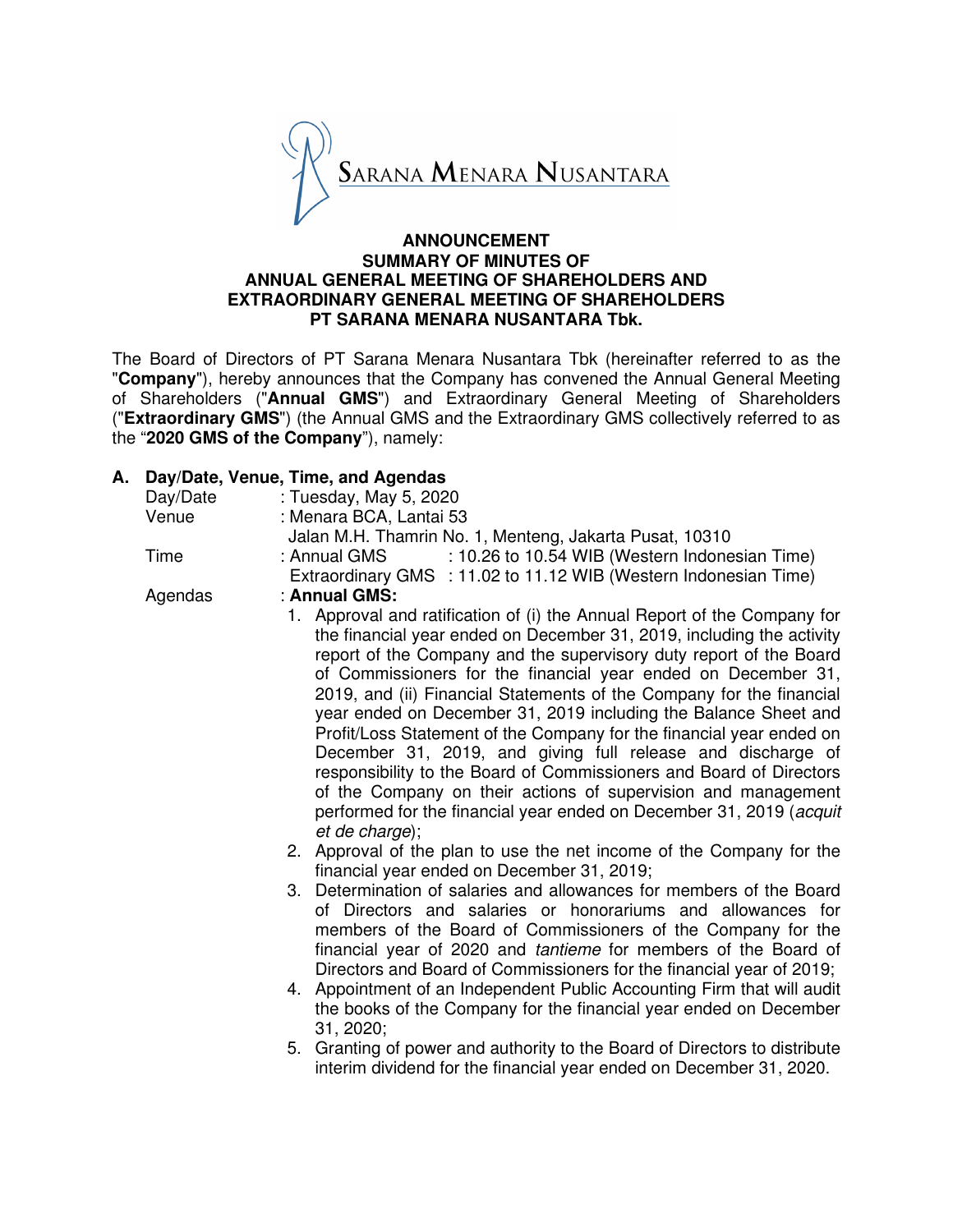### **Extraordinary GMS:**

Approval on the Company's plan to conduct share buyback as referred to under Financial Services Authority Regulation No. 30/POJK.04/2017 on Buy Back of Shares Issued by Public Companies.

**B. Members of the Board of Directors and Board of Commissioners who attended the 2020 GMS of the Company** 

The 2020 GMS of the Company was attended by members of the Board of Directors and Board of Commissioners, namely:

#### **Board of Directors:**

| : Mr. Ferdinandus Aming Santoso |
|---------------------------------|
| : Mr. Adam Gifari               |
| : Mr. Stephen Duffus Weiss*     |
| : Mr. Kenny Harjo*              |
| : Mr. Eko Santoso Hadiprodjo*   |
| : Mr. Indra Gunawan*            |
|                                 |

### **Board of Commissioners:**

| Commissioner             | : Mr. Ario Wibisono*      |
|--------------------------|---------------------------|
| Independent Commissioner | : Mr. Mirza Adityaswara*  |
| Independent Commissioner | : Mr. Kusmayanto Kadiman* |

\*follows the Meeting through video streaming platform which allows them to see and hear the conduct of the Meeting.

### **C. Chairman of the 2020 GMS of the Company**

The 2020 GMS of the Company was chaired by Mr. Adam Gifari as Vice President Director of the Company based on the Resolutions of Board of Directors dated April 30, 2020.

#### **D. Attendance of the Shareholders**

The Annual GMS was attended by the shareholders and proxies of the shareholders representing 38,895,153,230 shares constituting 77.472% of 50,205,328,900 shares constituting all shares issued by the Company (after deducting the number of shares buyback by the Company).

The Extraordinary GMS was attended by shareholders and proxies of the shareholders representing 38,884,555,930 shares constituting 77.451% of 50,205,328,900 shares constituting all shares issued by the Company (after deducting the number of shares buyback by the Company).

### **E. Mechanism of Adopting Resolutions**

Adopting resolutions of all agendas of the 2020 GMS of the Company was conducted by deliberation and consensus, in the event no consensus was reached, resolutions were adopted by voting.

#### **F. Opportunity to Raise Questions and/or Give Opinions**

In the Annual GMS, during the First and Second Agenda there was 1 (one) shareholder and/or proxy of shareholder who raised a question. During the Third, Fourth and Fifth Agenda in the Annual GMS no shareholders or proxies of the shareholders that raised questions.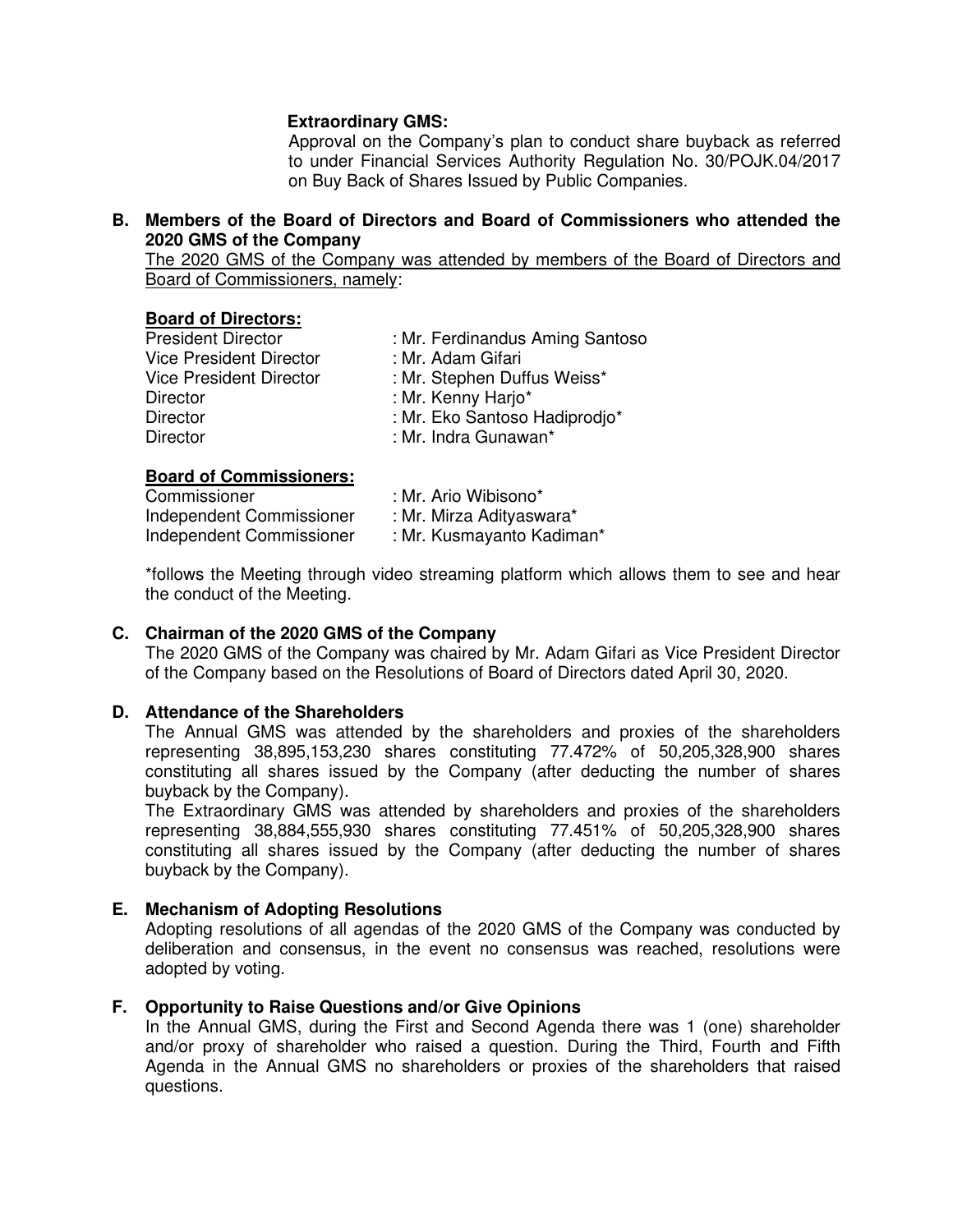In the Extraordinary GMS, there were no shareholders or proxies of the shareholders that raised questions and/or gave opinions.

### **G. Voting Outcomes/Decisions**

The results of the poll conducted at the 2020 GMS of the Company are as follows:

#### **Annual GMS**:

| Agenda         | <b>Affirmative</b><br><b>Votes</b> | <b>Negative</b><br><b>Votes</b> | <b>Abstentions</b> | <b>Total Affirmative Votes</b> |
|----------------|------------------------------------|---------------------------------|--------------------|--------------------------------|
| First item     | 38,894,136,235                     | None                            | 1,016,995          | 38,895,153,230 (100%)          |
| Second<br>item | 38,811,227,635                     | 82,908,500                      | 1,017,095          | 38,812,244,730<br>(99.787%)    |
| Third item     | 38,588,326,635                     | 306,826,395                     | 200                | 38,588,326,835 (99.211%)       |
| Fourth<br>item | 38,231,972,530                     | 465,317,800                     | 197,862,900        | 38,429,835,430 (98.804%)       |
| Fifth item     | 38,812,244,530                     | 82,908,500                      | 200                | 38,812,244,730 (99.787%)       |

### **Extraordinary GMS:**

| Number of negative votes                                                              |  | 82,658,500.     |  |  |  |  |  |
|---------------------------------------------------------------------------------------|--|-----------------|--|--|--|--|--|
| Number of abstentions                                                                 |  | 12,338,600.     |  |  |  |  |  |
| Number of affirmative votes                                                           |  | 38,789,558,830. |  |  |  |  |  |
| Thus, the total affirmative votes were 38.801.897.430 shares or 99.787%, or more than |  |                 |  |  |  |  |  |
| two-thirds of the total number of shares issued in the Meeting.                       |  |                 |  |  |  |  |  |

### **H. Resolutions of the 2020 GMS of the Company**

### **In the Annual GMS, resolutions were adopted, as summarized below:**

### **First Agenda**:

To approve and ratify the Annual Report of the Company for the financial year ended on December 31, 2019, including the activity report of the Company, and the supervisory duty report of the Board of Commissioners for the financial year ended on December 31, 2019, and Financial Statements of the Company for the financial year ended on December 31, 2019, including the Balance Sheet and Profit/Loss Statement of the Company for the financial year ended on December 31, 2019, and to give full release and discharge of responsibility to the Board of Commissioners and Board of Directors of the Company on their actions of supervision and management performed for the financial year ended on December 31, 2019 (*acquit et de charge*), to the extent that their actions, including actions related to business activities derived from the main business of the Company are reflected in the Annual Report and Financial Statements of the Company for the financial year of 2019.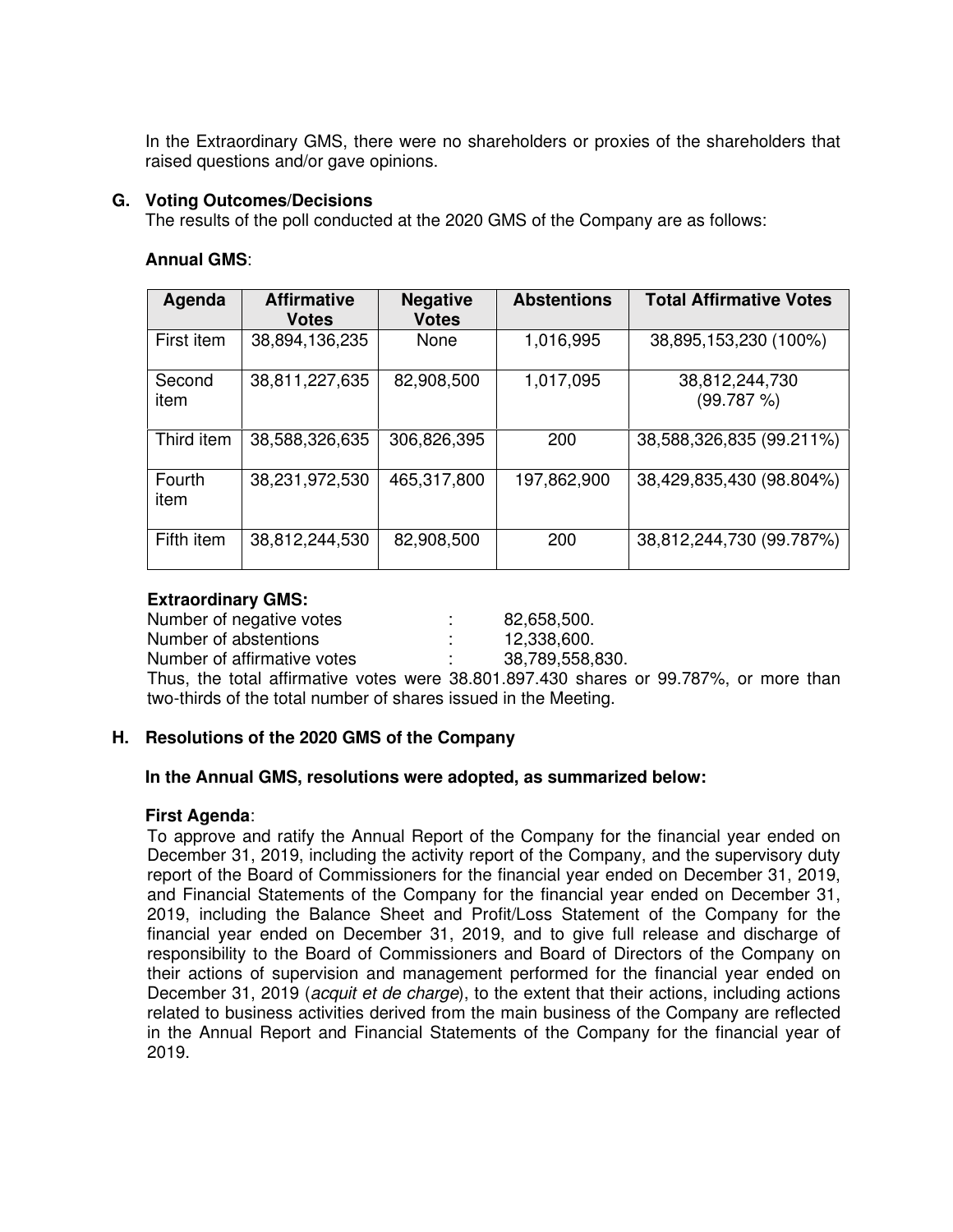## **Second Agenda:**

- 1. To approve the use of net income of the Company for the financial year 2019 as follows:
	- a. An amount of IDR1,200,000,000,000 of the Company's net income for the financial year 2019, will be distributed as cash dividends for the shareholders of the Company. Previously, in December 2019, the Company distributed cash interim dividends in the amount of IDR6 (six Rupiah) per share or approximately IDR302,881,973,400 (three hundred and two billion eight hundred eighty one million nine hundred seventy three thousand four hundred Rupiah) to the shareholders. Accordingly, the remaining cash dividends which will be distributed by the Company will amount to approximately IDR896,667,174,154 (eight hundred ninety six billion six hundred sixty seven million one hundred seventy four thousand one hundred and fifty four Rupiah), thus each share shall receive cash dividends of approximately IDR17.86 (seventeen point eighty six Rupiah), subject to the applicable laws and regulations, especially the applicable tax regulations;
	- b. An amount of IDR100,000,000.00 (one hundred million Rupiah), will be allocated and recorded as a reserve fund; and
	- c. The remainder of the net income will be recorded as retained earnings, which will be used to increase working capital of the Company.
- 2. Granting authority and power to the Board of Directors of the Company, as of the date of the approval of these resolutions by the 2020 GMS of the Company.

## **Third Agenda:**

To approve the granting of authority to the controlling shareholder of the Company, namely PT Sapta Adhikari Investama to determine salaries and allowances for members of the Board of Directors and salaries or honorariums and allowances for members of the Board of Commissioners of the Company for the financial year of 2020 and tantieme for members of the Board of Directors and Board of Commissioners for the financial year of 2019, by taking into account the proposals of the Board of Commissioners, in which the Board of Commissioners will take into account the recommendations of the Remuneration and Nomination Committee of the Company.

# **Fourth Agenda:**

- 1. To approve the granting of power and authority to the Board of Commissioners to appoint the Registered Public Accounting Firm(including the Registered Public Accountants belonging to that Registered Public Accounting Firm)to audit the books and records of the Company for the financial year ended December 31,2019 with due observance of the following:
	- a. having international reputation (including the Registered Public Accountants belonging to that Registered Public Accounting Firm);
	- b. registered as an Auditor of Non-Bank Financial Institutionsat the Financial Services Authority; and
	- c. other terms and conditions which are deemed appropriate by the Company's Board of Commissioners with due observance of the recommendation from the Audit Committee.
- 2. Granting authority and power as of the date of the approval of these resolutions by the 2020 GMS of the Company.

# **Fifth Agenda:**

1. Granting power and authority to the Company's Board of Directors (subject to the approval of the Board of Commissioners), to the extent the financial condition of the Company allows and subject to the prevailing laws and regulations, to determine and